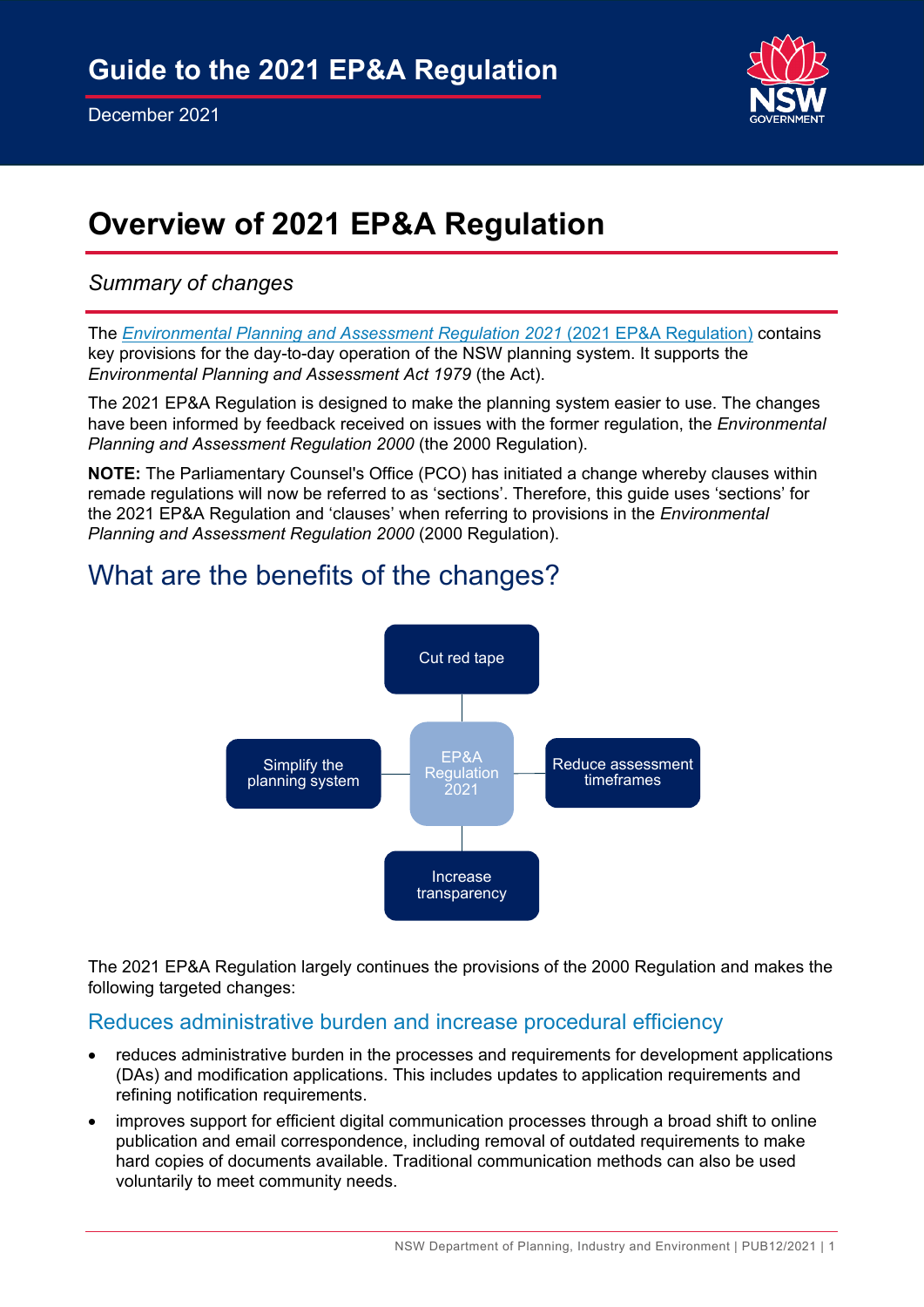

## Simplifies the planning system

- makes improvements to DA processes to simplify the calculation of assessment and deemed refusal periods, stop the clock provisions, and concurrence and referral provisions.
- simplifies requirements for planning certificates to reduce complexity and remove unnecessary content.
- restructures and renumbers provisions and updates definitions to support easier navigation and clarity.

## Establishes a modern and transparent planning system

- improves information disclosure for complying development certificate applications, approvals, and notifications to support increased transparency for this assessment system.
- supports transparency with the new requirement to publish environmental assessments of certain activities (e.g. infrastructure). This aligns with stakeholder expectations for this assessment system.
- makes improvements to the designated development provisions to modernise this assessment system. These revisions to the development categories and definitions respond to recent changes in industry, technology, and broader policy reforms.
- removes lower risk solar farms and smaller poultry farms from designated development to enable economic productivity and cut red tape.

## Key amendments

## Existing use rights

• Replaces the term 'floor space' with 'gross floor area' for the purpose of considering whether an existing use can be changed and adopts the Standard Instrument—Principal Local Environmental Plan (Standard Instrument LEP) definition of this term. This delivers consistency in the way floor area is calculated by applicants and consent authorities when considering applications to increase the floor area of premises that have the benefit of existing use rights.

## Development applications (other than complying development)

- Improves the quality of applications and reduce administrative burden
	- $\circ$  Updates application requirements, including to simplify the provisions and remove/update outdated requirements.
	- o Prescribes additional requirements for modification applications and proposed amendments to development applications that are still under assessment, to improve the quality of information submitted with these applications and reduce administrative burden.

NOTE: the amendments to application requirements as part of the remake of the Regulation relate to local development applications. They will not affect any changes to requirements for State significant development (SSD) and State significant infrastructure (SSI) that have been made through the *[Environmental Planning and Assessment Amendment \(Major Projects\)](https://legislation.nsw.gov.au/view/pdf/asmade/sl-2021-356)  [Regulation 2021](https://legislation.nsw.gov.au/view/pdf/asmade/sl-2021-356)*.

• Removes the requirement for landowner's consent for the surrender or modification of a development consent, where the original DA could have been made without the consent of the landowner.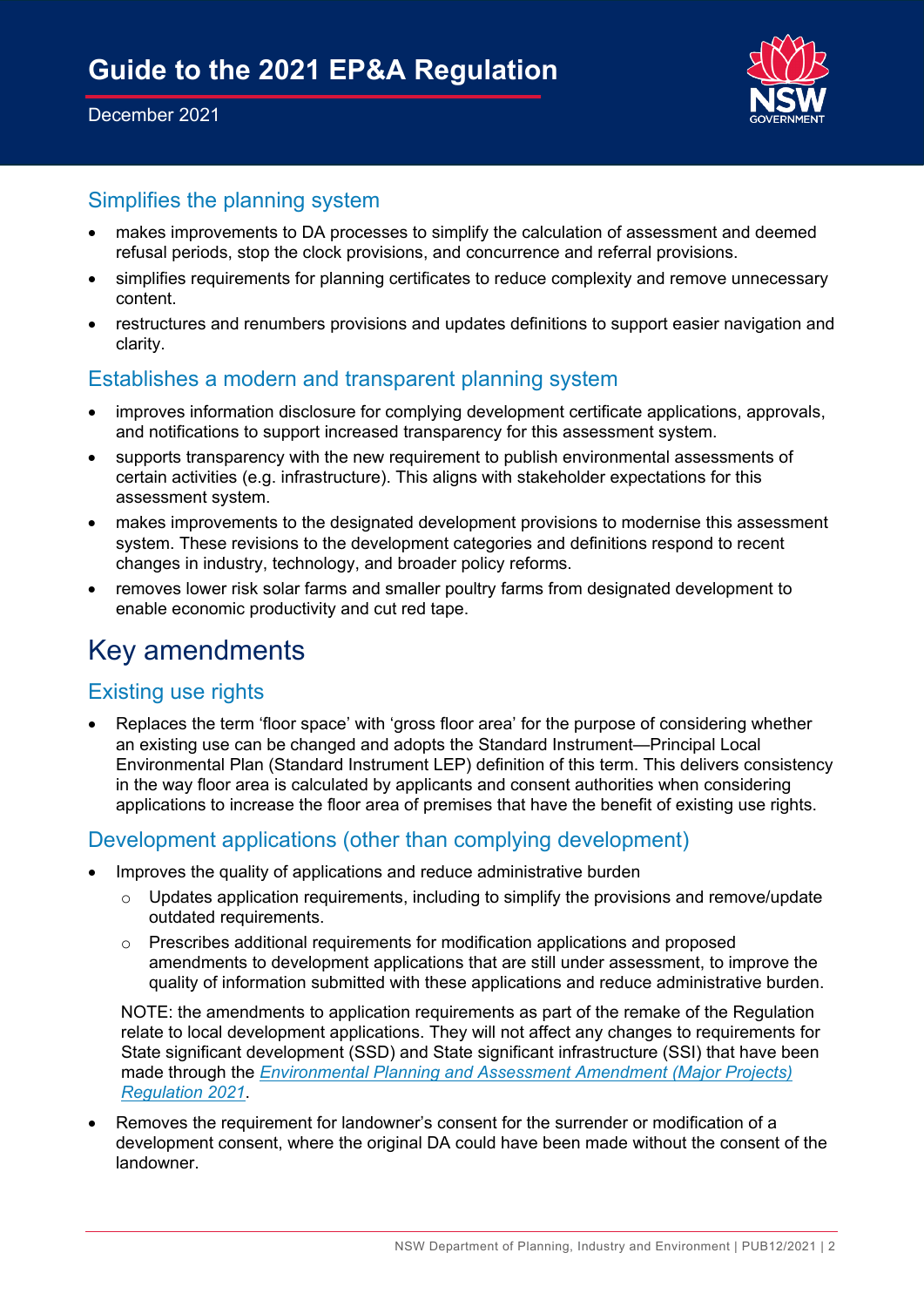

- Clarifies that the consent authority can reject a modification application in certain circumstances.
- Clarifies that withdrawal provisions afforded to DAs also apply to all modification applications.
- Requires a consent authority who approves a modification to provide the applicant with a modified development consent that complies with any requirements specified by the Secretary of the Department of Planning, Industry and Environment (Secretary). This provides a consistent approach to modifying a development consent and ensures development consents are iteratively updated to reflect subsequent modifications.
- Requires consent authorities to notify submitters of determinations on internal review applications.

#### **Simplifies stop the clock and concurrence and referrals provisions**

- Simplifies the drafting of stop the clock provisions to clarify complex rules and remove redundant provisions.
- Eliminates unnecessary concessional delays in the assessment period. For example, removing the two concessional days occurring while the concurrence authority or approval body's request for additional information remains unanswered (under cl 110(1)(a) and (b) of the 2000 Regulation), to reflect the use of emails and instant uploads of reports and to simplify the calculation of assessment periods.
- Removes unnecessary requirements to notify concurrence authorities and approval bodies, including by providing that modification applications under section 4.55(1) and (1A) of the Act do not need to be referred, except where they propose changes to conditions imposed by the concurrence authority or the general terms of approval of the relevant approval body.
- Provides greater certainty around the day that the clock stops when an information request has been issued.
- Reduces unnecessary delays and provide greater certainty around the period for providing additional information by requiring authorities to specify a reasonable period in which the information must be provided.
- Clarifies when the clock restarts in circumstances when an application is amended.
- Provides that the assessment clock starts when payment is received (unless payment is waived) and allow someone else to make a payment on behalf of the applicant.
- Facilitates a shared understanding of elapsed time in the deemed refusal period by providing that an information request issued by the consent authority must:
	- o specify the number of days that have elapsed in the assessment period, and
	- $\circ$  inform the applicant that the assessment period ceases to run between the date the request is issued and the date the applicant provides the information or notifies (or is taken to have notified) the consent authority that the information will not be provided.

#### **Reduces administrative burden associated with post-determination notifications**

- Distinguishes between a notice of determination issued to an applicant and a notice issued to any other party. This ensures that, even where a submitter has not provided an email contact, the consent authority would only need to post that person a letter (rather than the full list of information that currently needs to be sent to all parties).
- Clarifies that the requirement for a consent authority to send a copy of its notice of determination to the approval body can be satisfied by uploading the notice to the NSW Planning Portal (the Planning Portal).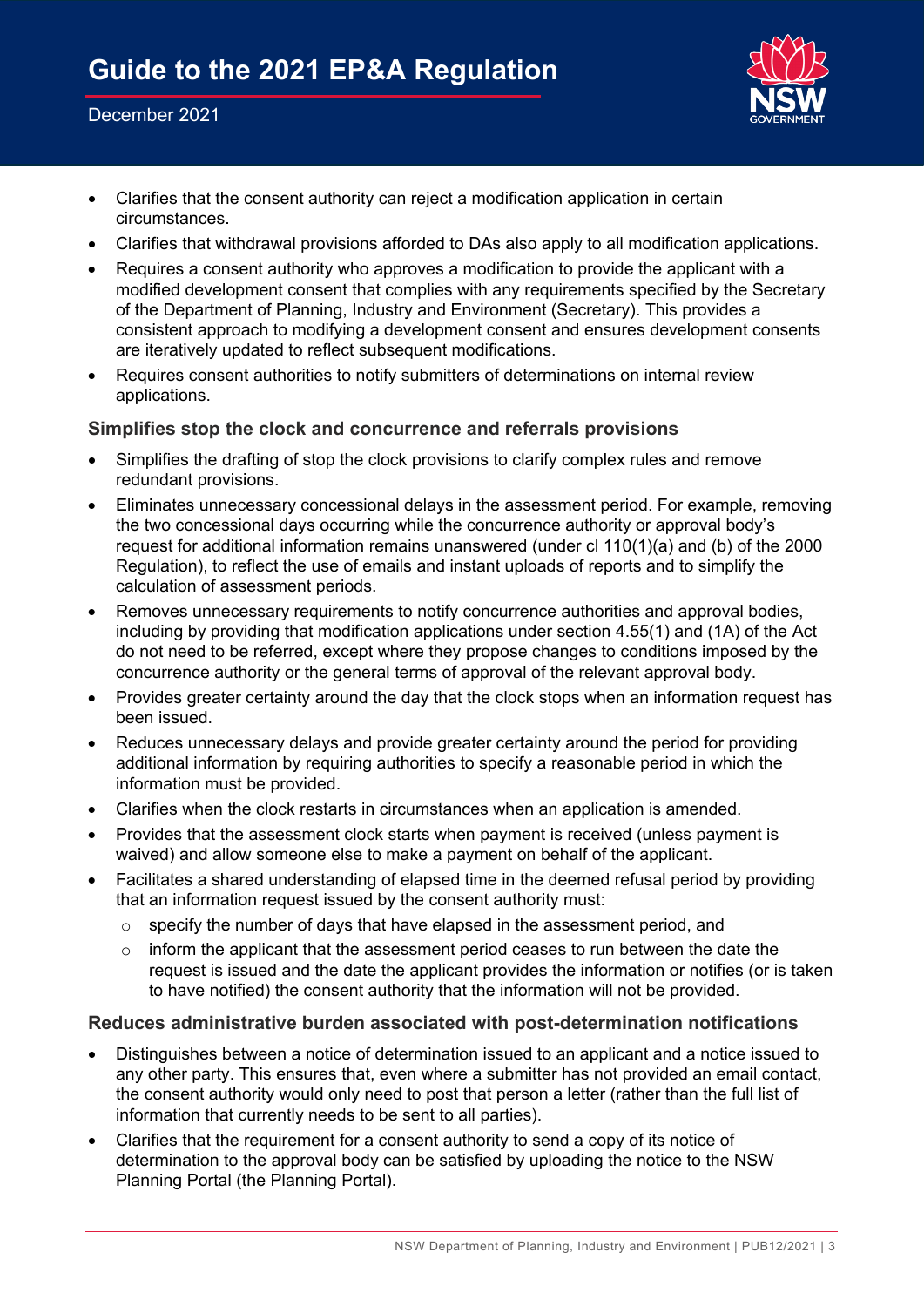

#### ■ **Further detail on the initiative to improve the quality of DAs**

*Related initiative – updates to application requirements to improve the quality of DAs and reduce administrative burden* 

The 2021 EP&A Regulation requires all DAs to be made in the approved form, and to include all the information and documents specified in the approved form or required by the Act and the Regulation. The consent authority will be able to reject any application that does not contain this information.

The DA requirements that were set out in Schedule 1 of the 2000 Regulation are now transferred across to the approved form, which is located on the Planning Portal.

The Department will undertake consultation with councils to develop improvements to the approved form. This will include updates to application requirements to simplify the provisions, remove/update outdated requirements and include new or more specific requirements for particular applications, to improve the quality of information provided with DAs and reduce administrative burden.

## Complying development certificates

- Improves information provision and disclosure for complying development certificate (CDC) applications:
	- o Requires the following to be included in CDC applications:
		- Details on site configuration and building envelope of the proposed building(s) or works.
		- **•** Detailed engineering plans for telecommunications or electricity works.
		- A site plan that is drawn to scale and shows the location of any registered easements on the land.
		- The maximum site coverage of the land.
	- o Requires all titles of reports, studies, plans and documentation relied upon to determine the CDC application to be listed on the CDC with sufficient guidance on how and where the documents can be accessed.
	- o Requires pre-approval notices to identify the relevant SEPP or the relevant code in the *State Environmental Planning Policy (Exempt and Complying Development Codes) 2008* under which the CDC has been proposed.
	- o Requires disclosure of site plans in a pre-approval notice.
	- $\circ$  Requires a statement by a qualified person to certify that the land has been appropriately investigated in accordance with the guidelines made or approved by the NSW EPA under section 105 of the *Contaminated Land Management Act 1997*.
	- $\circ$  Clarifies what is meant by a qualified person for the purpose of contaminated land requirements.

**NOTE: Other new application requirements for CDC applications**: Section 120(1) provides that an application for a CDC must be in the approved form and include all the information and documents specified in the approved form (or required by the Act or the Regulation). CDC applications are also required to provide:

- previous DA reference numbers for change of use CDC applications.
- additional information on prior approvals (approvals granted under the *Local Government Act 1993, Road Act 1993* or approval for removal of a tree issued within the last 20 years, when such information is readily available or accessible).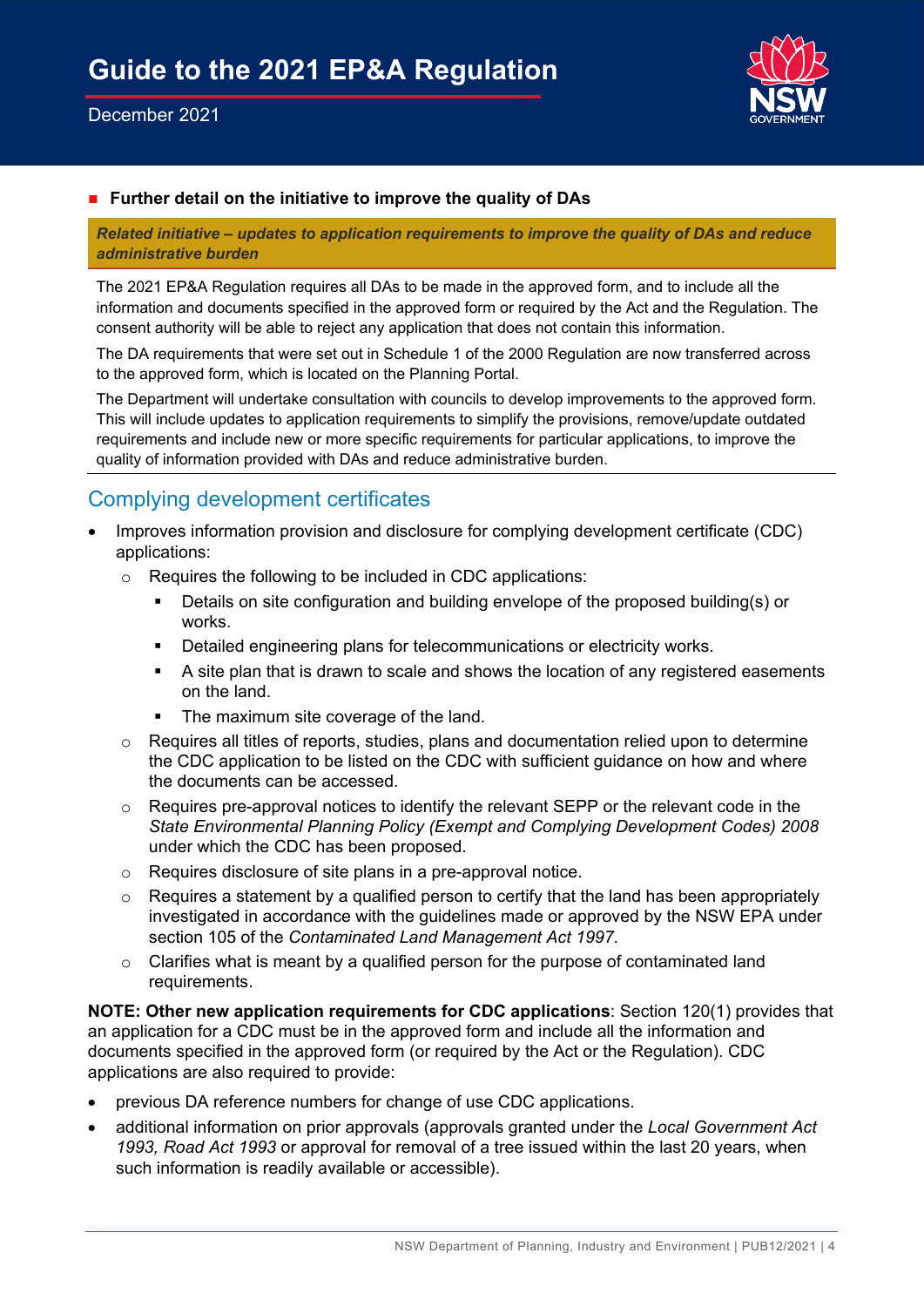

## Environmental assessment under Part 5 of the Act

#### **Amendments to improve the transparency and operation of environmental impact assessment of activities under Part 5 of the Act**

- Retitles the relevant provision (currently clause 228 'What factors must be taken into account concerning the impact of an activity on the environment?') to reference a 'review of environmental factors' (known as a 'REF'). This distinguishes the process from the Environmental Impact Statements (EIS) process and give statutory recognition to a widely used phrase.
- Allows the Secretary to prescribe guidelines for the form of environmental assessment for activities that do not require an EIS.
- Requires agencies to publish environmental impact assessment (EIA) reports (documenting their REFs) for activities that meet a specified threshold. The requirement to publish REFs will commence on 1 July 2022. This will provide more time for determining authorities to prepare for implementation.
- Inserts two additional requirements for agencies to consider:
	- $\circ$  Any environmental factors that may be relevant to the likely impact of an activity on the environment and not just those factors listed in clause 228.
	- o Any strategic plans made under Part 3 of the Act, including local strategic planning statements, regional and district plans.
- Removes redundant clauses, including provisions relating to fisheries management and the Australian Rail Track Corporation Ltd.
- Updates the requirements for publication of EIS decision reports.

### Designated development

- Adds new categories to capture emerging technologies.
- Removes lower risk photovoltaic solar energy generation and smaller scale poultry farms.
- Aligns designated development categories with the POEO Act where appropriate, to:
	- o match thresholds and clause coverage.
	- o adopt definitions and terminology.
	- o align petroleum works with related legislation.
- Varies the concrete works, intensive livestock agriculture, and breweries and distilleries categories based on industry specific changes.
- Alters location-based triggers to:
	- o replace the ESA definition with an updated 'environmentally sensitive areas of State significance' (ESASS) definition. This change improves consistency across legislative definitions of environmental areas and improve the coverage of protections around key environmental areas.
	- $\circ$  standardise wetland buffers to 100 metres (current buffers range from 40 100 metres). This supports adequate protections for wetlands from higher risk development types and aligns better with the *State Environmental Planning Policy (Coastal Management) 2018*.
	- $\circ$  revise the drinking water catchment definition. The improved definition helps to manage risks to water quality, focus on water utility operations, remove ambiguity of the term 'potable', and ensure relevant groundwater works are included.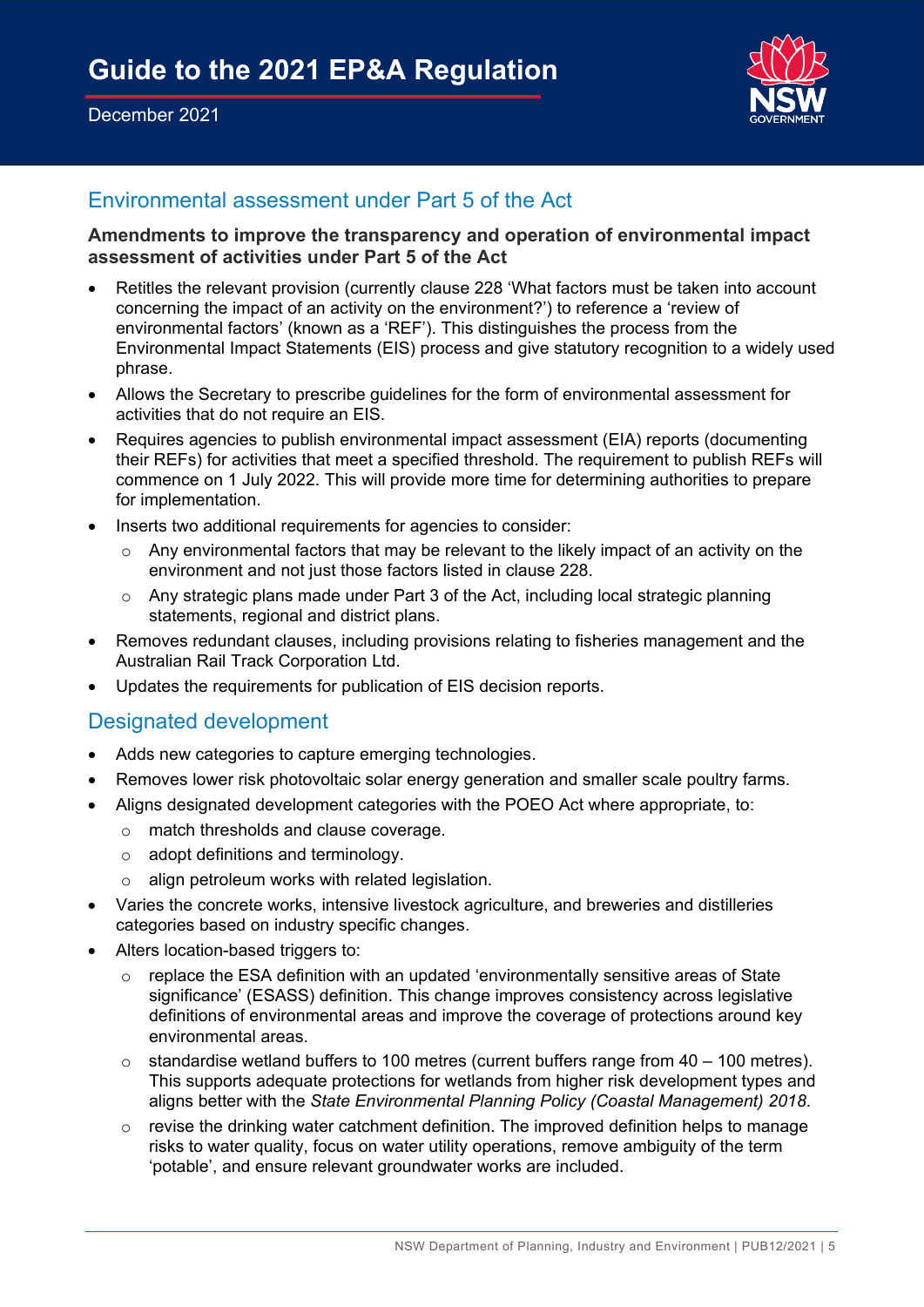

- o clarify that certain 'associated works' do not trigger designated development. This helps ensure designated development applies as intended. For example, an access road in proximity to a dwelling should not (of itself) trigger the requirement for an EIS.
- Alters exclusions to designated development to clarify provisions around DAs for alterations and additions and removing certain Local Environmental Plan (LEP) and Regional Environmental Plan (REP) exemptions.
- Includes housekeeping and miscellaneous updates to revise definitions, improve phrasing and clause structure, remove outdated clauses, update cross-references to agencies, legislation, and external documents, and refine wording to clarify policy intent.

## Planning certificates

Changes to planning certificates commence on 1 October 2022 and aim to:

- reduce certificate complexity and improve clarity and consistency.
- reduce administrative burden and remove unnecessary regulatory requirements.
- ensure interested parties can readily access information on land that is relevant, accurate, and easy to interpret.

The 2021 EP&A Regulation:

- refines and reorders the list of matters in the planning certificates schedule (Schedule 2 of the 2021 EP&A Regulation) to focus the content of section 10.7(2) certificates on land use and development controls essential to conveyancing.
- retains the requirement to list all relevant planning instruments and development control plans (DCPs) and requires councils to include draft DCPs.
- requires councils to include information on all State Environmental Planning Policies (SEPPs) that zone land.
- specifies that draft environmental planning instruments (EPIs) and draft DCPs that have not been made within three years from the date they were last on public exhibition do not need to be included on planning certificates.
- renames and rewords the complying development clause to clarify the purpose of clause and the information it requires councils to provide. Expands it to include key land use classifications that affect the ability to undertake exempt development.
- updates the provisions related to hazard risk restrictions to explicitly include contamination, aircraft noise, salinity, and coastal hazard and sea level rise in the list of risks. Including contamination will require councils to include a statement as to whether a policy adopted by the council or another public authority restricts the development of the land due to the likelihood of contamination. Under the 2000 Regulation, this information was included at the discretion of the relevant council.
- requires councils to indicate whether the land is in a special contributions area and to note whether any draft contributions plans apply to the land.
- requires councils to identify on planning certificates whether any additional permitted uses apply to the land under the relevant LEP.

## Fees and charges

The 2000 Regulation sets the fees and charges for various planning related services offered by councils and other consent authorities. The two types of fees applied in the 2000 Regulation are:

• fixed or flat fees